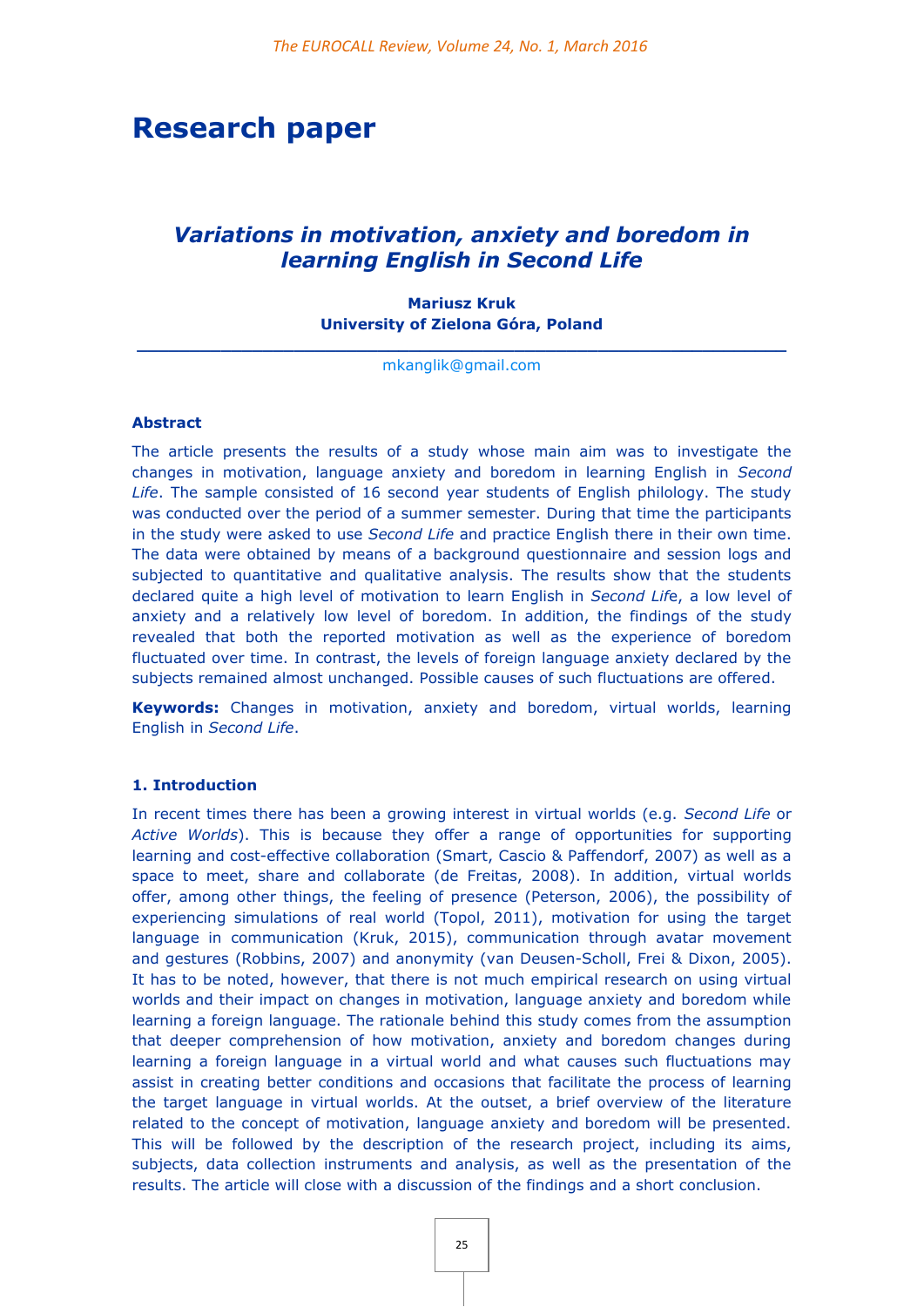# **2. Literature review**

#### *2.1. Motivation, anxiety and boredom*

Motivation in language learning is generally understood to denote "the desire to initiate L2 learning and the effort employed to sustain it" (Ortega, 2009: 168). Motivation has been "responsible for *why* people decide to do something, *how long* they are willing to sustain the activity and *how hard* they are going to pursue it" (Dörnyei & Skehan, 2003: 614). The issue of motivation has been considered as one of the most important variables that can affect how and to what extent a language is learned. It is thus not surprising that for decades researchers have been making efforts to comprehend the concept. Dörnyei (2005) differentiates three main phases in research into motivation in language learning: (1) the social psychological period, (2) the cognitive situated period and (3) the process-oriented period. The first phase is characterized by Gardner's motivation theory (1985) and Clément's theory of linguistic self-confidence (1980). The second phase was influenced by Deci and Ryan's Self-Determination Theory (1985) and Weiner's attribution theory (1992). The third phase stressed the significance of motivational changes (e.g. Ushioda, 1996; Williams & Burden, 1997; Dörnyei & Ottó, 1998; Dörnyei, 2000).

The fact that motivation is a dynamic factor has been acknowledged, among others, by Williams and Burden (1997), Dörnyei and Ottó (1998) and Ushioda (1998). For example, Ushioda (1998) claims that in the case of institutionalized learning motivation is not likely to remain stable over time but alter. This is because students' objectives are subject to change in reaction to negative or positive experiences linked with the target language and the process of learning it. It should be noted, however, that the dynamic dimension of motivation can also be described by Vygotsky's sociocultural theory (1978) and dynamic systems theory (Larsen-Freeman & Cameron, 2008). According to the latter, students' motives, effort and engagement are characterized by incessant changes related to the impact of internal and external factors, which are intricately interconnected and are themselves subject to substantial variations.

As far as anxiety is concerned, like motivation, it has been studied as a potential factor influencing foreign language learning success for many years. In general, anxiety is defined as "the subjective feeling of tension, apprehension, nervousness, and worry associated with an arousal of the autonomic nervous system" (Spielberger, 1983: 15). In the context of language learning, however, anxiety is viewed as the feeling of tension and apprehension (MacIntyre & Gardner, 1994), or, as a "distinct complex of selfperceptions, beliefs, feelings, and behaviours related to classroom language learning arising from the uniqueness of the language learning process" (Horwitz, Horwitz & Cope, 1986: 128).

Anxiety can be classified in three ways: *state*, *trait* and *situation-specific*. As for the first two types, they can be considered as the apprehension that people experience at specific moments in reaction to certain situations and as a characteristic of an individual's personality, respectively. As regards the third type, it can be viewed as the anxiety generated by a specific type of situation or event (Ellis, 2008: 954). It has to be added that language anxiety is seen as a situation-specific anxiety linked with the language learning context, suggesting that it "can play a significant causal role in creating individual differences in language learning" (Tallon, 2011: 75).

The SLA literature distinguishes various sources of language anxiety. It can be caused by (1) personal and interpersonal anxiety, (2) learner beliefs about language learning, (3) teacher beliefs about language teaching, (4) teacher-learner interactions, (5) classroom procedures and (6) testing (Young, 1991). What is more, research on anxiety distinguishes between *facilitative* anxiety and *debilitative* anxiety. The former is linked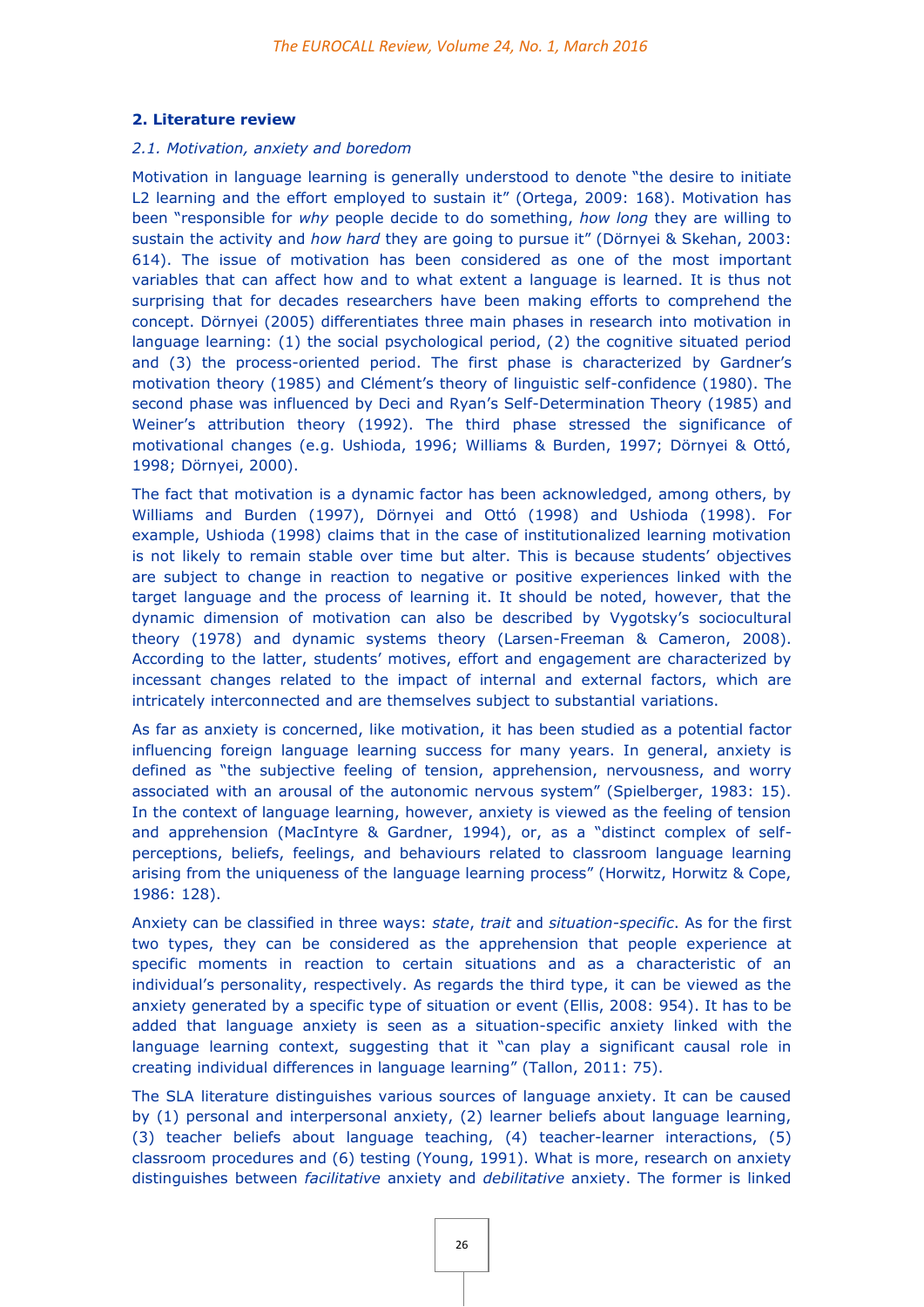with a positive impact anxiety can have on foreign language learning and the latter is connected with a negative effect of anxiety on foreign language learning (Alpert & Haber, 1960; Scovel, 1978; Ellis, 2008). It should also be added that the level of difficulty of a task may affect students who can develop facilitating or debilitating anxiety (MacIntyre, 1995: 92).

When it comes to boredom, it can be defined as a sense of emptiness and a frame of mind accompanied by the lack of activity, the lack of actions towards experiencing and learning about the world (Gurycka, 1977) or as a rather negative emotional state consisting in the feeling of inner emptiness and the lack of interest, usually caused by monotony, invariability of environment, the same activities and the absence of incentives (Buksik, 2009). Boredom is often understood as an affective state encompassing absence of stimulation, unpleasant feelings and low physiological arousal (Mikulas & Vodanovich, 1993).

According to component theories of emotional experiences (Kleinginna & Kleinginna, 1981; Scherer, 2000), boredom can be viewed as a type of emotion comprising five components: affective (i.e. unpleasant feelings), cognitive (i.e. alerted perception of time), motivational (i.e. a desire to change an activity), expressive (i.e. facial and bodily expressions showing a lack of excitement) and physiological (i.e. reduced arousal and overall tiredness). It is also important to note that boredom is not the opposite of interest or enjoyment in view of the fact that it is seen as a distinctive emotional experience that consists of multiple components (Pekrun, Götz, Daniels, Stupnisky & Perry, 2010).

There are two general perspectives on the causes of boredom: *situational* and *dispositional*. The former are caused by situational attributes, for example, specific characteristics of the classroom settings (Kanevsky & Keighley, 2003) and the latter are the outcomes of individuals' inclinations to understand a given condition as boring in nature (Vodanovich, 2003). According to Kanevsky & Keighley (2003), a true learning situation can be presented by a stimulating classroom environment that is not boredom provoking. It has to be pointed out, however, that individual characteristics of students and their interests may play an important role in perceiving various activities as inherently boing. In addition, boredom can be caused by specific aspects of instructional design (e.g. little diversity), aspects of the teacher personality (e.g. teacher burnout) and students themselves (Götz, Frenzel & Haag, 2006).

# *2.2. Empirical investigations into (changes in) motivation, anxiety and boredom in language learning*

To the best of this author's knowledge, there currently exist no published empirical investigations into changes in boredom in foreign/second language learning by means of computer technology. This makes a review of such literature impossible. In lieu thereof, a short discussion of two research projects that have focused on boredom in a traditional language classroom will be offered. In addition, despite the fact that quite a large body of research on motivation and anxiety in learning a second/foreign language by means of computer technology has been published (e.g. Deutschmann, Panichi & Molka-Danielsen, 2010; Peterson, 2010; Wang & Shao, 2012), only one study (Kruk, 2013) investigated the changes in motivation in learning the target language by means of Internet resources and virtual worlds and some studies examined motivation, anxiety and learning a foreign language in virtual worlds (e.g. Ho, Rappa & Chee, 2009; Wehner, Gump & Downey, 2011; Balcikanli 2012 and Wehner, 2014).

As far as boredom in learning a second or foreign language is concerned, only two such studies investigated the problem directly (Beerman & Cronjäger, 2011 and Chapman, 2013). The study carried out Beerman and Cronjäger (2011) comprised data from 548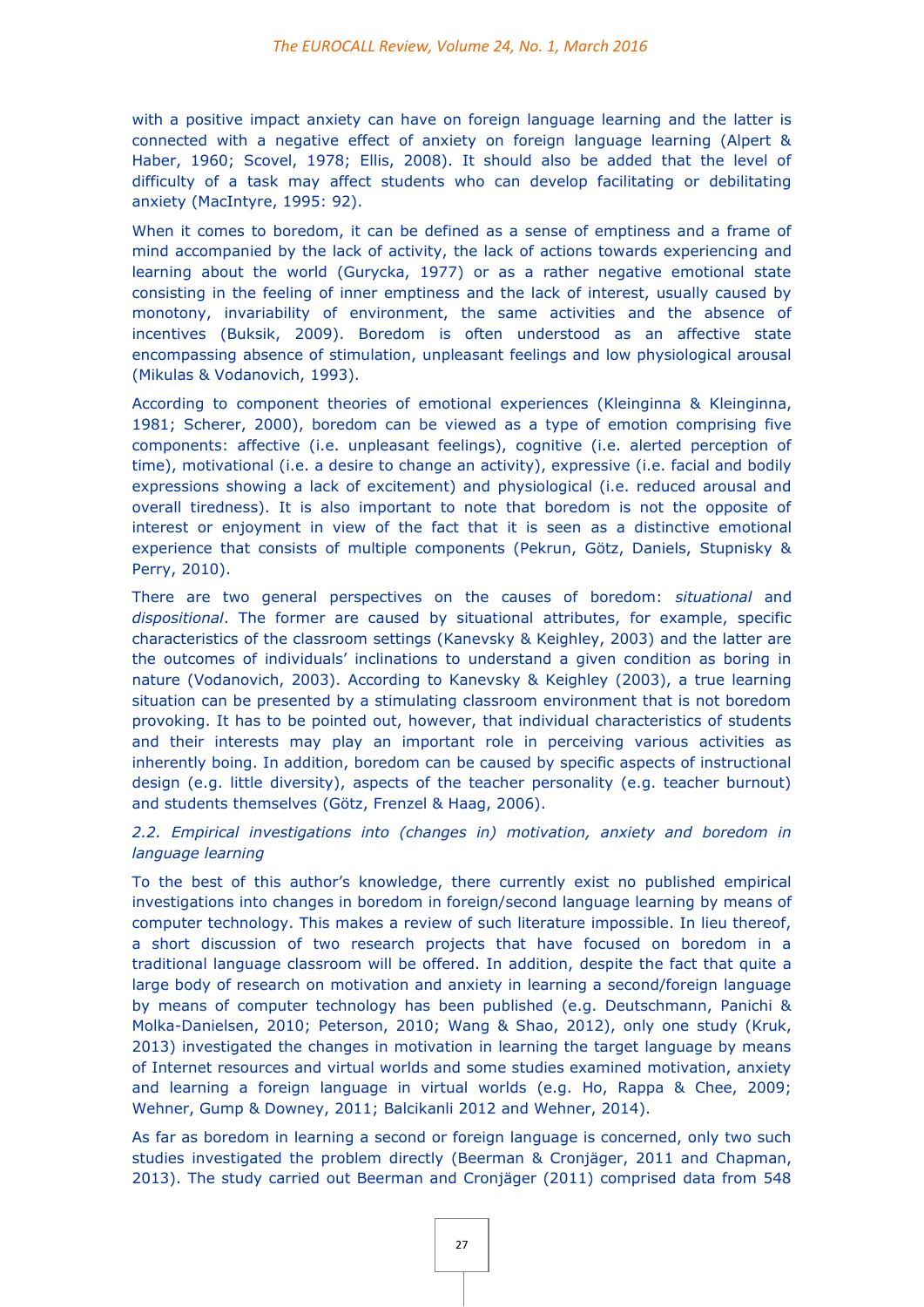German secondary school learners who studied French as a foreign language. The purpose of the study was to investigate the subjects' perceptions of the value of French language teaching linked with their experiences of joy, boredom and anxiety. The outcome showed a significant and negative correlation of boredom with their favourable perceptions of the target language instruction. In addition, the researchers found that with time the subjects experienced more boredom and less joy while studying French. As for the study conducted by Chapman (2013), it aimed at investigating occurrences of boredom among 57 university-level learners of German as a foreign language and their teachers. The data were collected by means of questionnaires, field notes and semistructured interviews with selected subjects. Among other things, the results of the study showed a connection between the subjects' interpretation of their reported experiences of boredom during class time and their attitude toward their teachers. In addition, it was found that a meaningful predictor of boredom was not related to a language activity or its feature, but to the students' attitude toward their teachers.

As noted above, Kruk (2013) examined the impact of Internet resources and a browserbased virtual world on the subjects' motivation and its changes over a three-week period. The study comprised thirteen third grade students at a Polish senior high school. The data were collected by a variety of tools: a background questionnaire, interest grids, overall assessment of lessons questionnaire, an evaluation sheet and learners' logs. The analysis of the data showed that the intensity of motivation tended to change over time (i.e. both during single lessons and from one lesson to the next). It is interesting to note, however, that the students showed more interest and engagement while performing online and virtual world activities and that the fluctuations in the level of motivation were less susceptible to changes during that time. Conversely, when asked to do the coursebook activities (i.e. traditional ones) their motivation proved to be more susceptible to changes. As Kruk concludes, the observed fluctuations in motivational intensity could be the direct result of the treatment employed and the activities the participants were requested to perform.

Wehner et al. (2011) attempted to examine the relationship between motivation, virtual worlds and language learning. The research looked at how the use of *Second Life* affected the motivation of two courses of second semester Spanish students at university level. The researchers utilized an attitude/motivation test battery in order to see if there was a difference in the motivations between two groups. One group used *Second Life* as part of instruction and the other group participated in traditional curriculum. Despite the fact that the two groups did not differ significantly, the overall trend in motivations revealed that the students who used *Second Life* were more motivated than the students who were taught traditionally. What is more, the results demonstrated that levels of anxiety between the groups varied more than any of the other variables. All in all, the findings indicate that virtual worlds could be a valuable resource to enhance motivation and lower anxiety.

In another study, Balcikanli (2012) investigated the use of *Second Life* as a language learning environment among American and Turkish students (i.e. American college students learning Turkish as a foreign language in the USA and Turkish students learning English as a foreign language in Turkey). The researcher found that *Second Life* contributed to authentic interactions as well as provided a less threatening learning environment.

Finally, Wehner (2014) attempted to examine the relationship between motivation, anxiety and virtual worlds with the aim of seeing how participation in activities in *Second Life* interacted in two individual students, Jessica and Melissa. Wehner used a case study approach. She observed and interviewed her subjects in order to determine how these variables acted together in the subjects' online experiences. The researcher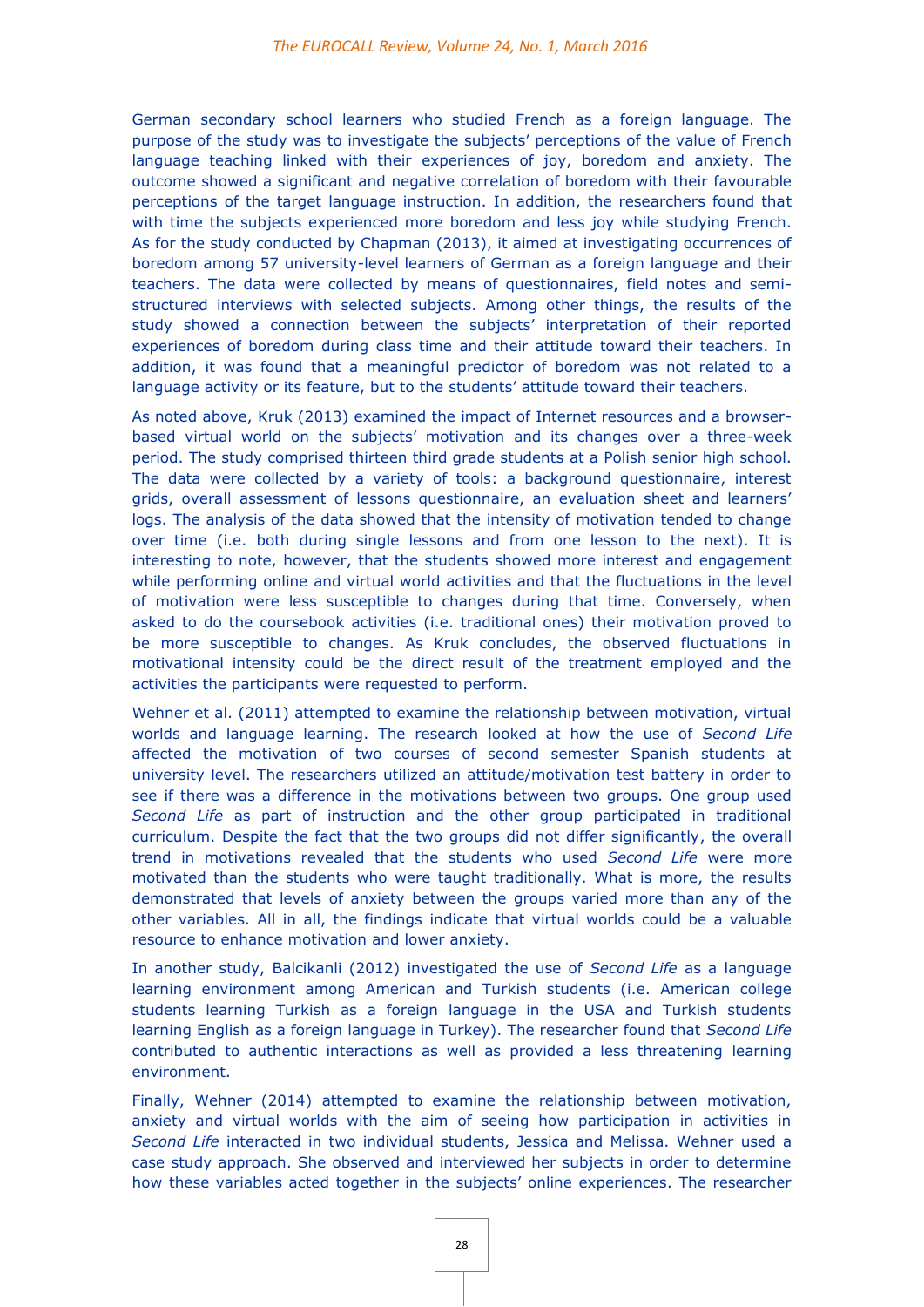found that avatar presence affected participants' anxiety; however, the amount of that affect was determined by their pre-existing motivations for learning the Spanish language and the richness and credibility of their Ideal L2 Self. What is more, for both students an avatar served as a face-saving device, but this was more evident in Jessica in view of the fact that she engaged in conversations with *Second Life* users.

Virtual worlds have been gaining increased attention in second/foreign language education in recent years. It should be noted, however, that little research has been conducted on how the use of virtual worlds affects motivation and anxiety and no research projects have dealt with the issue of boredom and its change in virtual worlds.

## **3. The study**

#### *3.1. Research questions*

The study set out to investigate the changes in motivation, language anxiety and boredom in learning English in *Second Life*. In more specific terms, the study sought to address the following research questions:

- 1. What is the level of the subjects' motivation to learn English in *Second Life* as well as their level of foreign language anxiety and their experience of boredom?
- 2. Do the students' motivations to learn English in *Second Life* as well as their foreign language anxiety and the experience of boredom change during sessions in *Second Life*?
- 3. If there are changes in the level of the participants' motivation to learn English in *Second Life* as well as in the levels of the declared foreign language anxiety and the experience of boredom, are there any patterns?
- 4. If there are changes in the level of the students' motivation to learn English in *Second Life* as well as in the levels of their foreign language anxiety and the experience of boredom, what causes these fluctuations?

# *3.2. Participants*

The participants in the study were 16 second year students of English philology, all of whom were females. The subjects were regular students, had classes during the week and studying was their main occupation. Their mean age was 21.44 years, with a range of 20 to 26 years. On average, they had been learning the English language for 12.6 years. Some of the students contacted foreign speakers of English using Internet communicators; however, none of them used *Second Life* or any other virtual world for this purpose before. Most of the subjects read Internet websites in English and watched movies in English or with English/Polish subtitles. When asked to evaluate their command of English on a scale from 2 (fail) to 5 (very good), 73% claimed they represented level 4, the rest, level 3.

#### *3.3. Procedures, data collection and analysis*

The study was conducted over the period of a summer semester. During that time the subjects were asked to use *Second Life* in order to practice their language skills in their own time. Since the participants in the study did not use *Second Life*, or any other virtual world for the purpose of studying a foreign language or any other purpose before the study, they were provided with necessary information concerning the world in question during an orientation session. Among other things, the students were shown how to create an account, choose an avatar and move around the world, as well as in how to communicate with other avatars by means of a text chat or voice function.

As far as the data collection instruments are concerned, they included a background questionnaire and a session log. The background questionnaire was filled out by the students at the start of the study and queried them about their age, the length of their English instruction, their self-assessment of the target language proficiency, their out-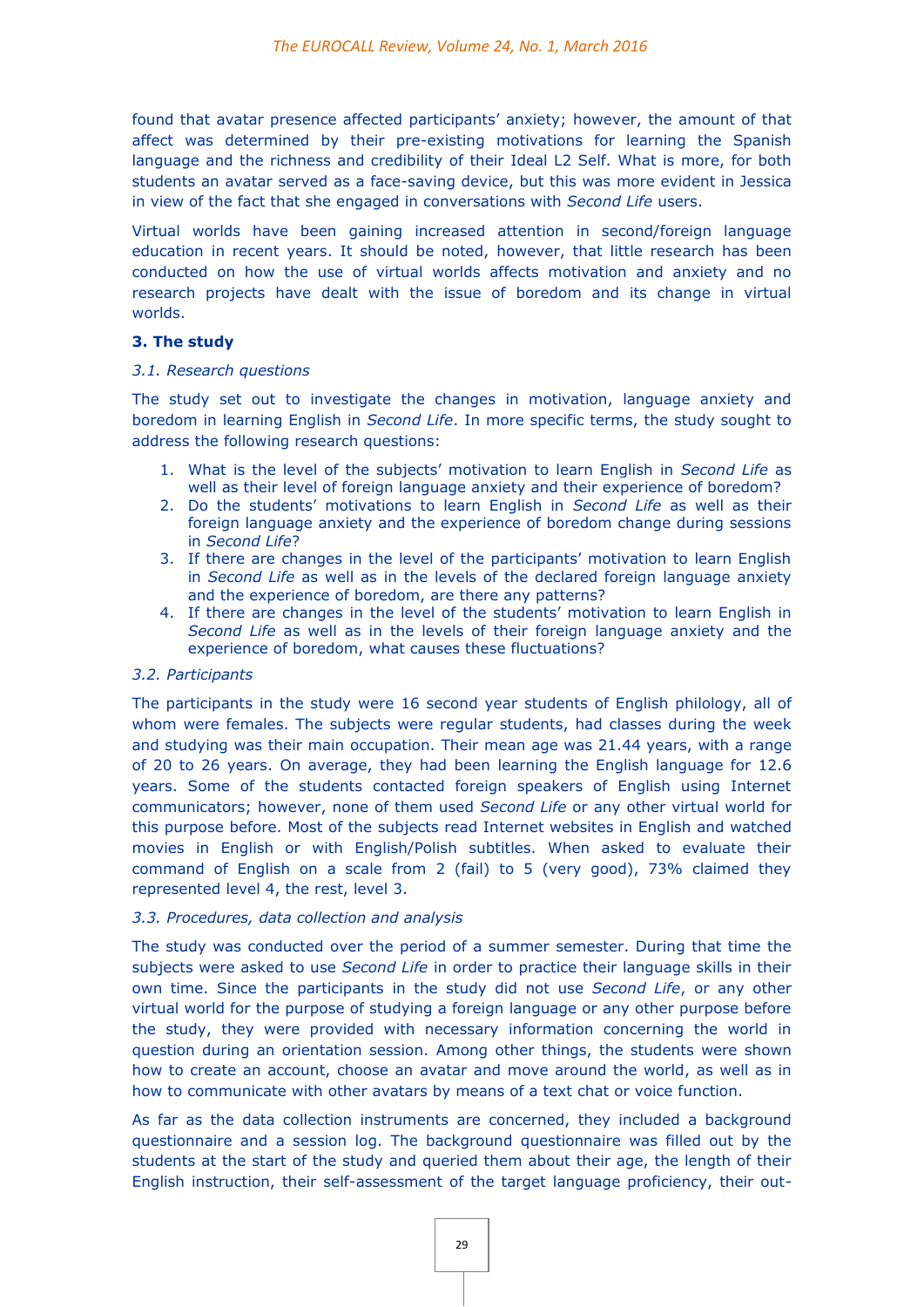of-class exposure to the target language and the use of virtual worlds (e.g. *Second Life*) in order to learn a foreign language. As for the session log, it comprised three parts: *before* (filled out by the subjects before each session), *during* (completed by the students during each session) and *after* (filled out by the students after each session). The first part required the students to provide their name and date of the session, write a topic and aim/aims of their visit to the virtual world. The second part consisted of three grids. The subjects were requested to self-rate their level of motivation, foreign language anxiety and boredom every a few minutes on a scale ranging from 1 (minimum) to 7 (maximum). In addition, the students were requested to indicate the amount of time spent in *Second Life* during each session. The last part of the session log asked the participants of the study to describe their activities in *Second Life*, summarize what they learned during a particular visit to this virtual world, reflect on the their learning and plan their future activities there.

The self-ratings were analysed quantitatively and a paired samples *t*-test was used to compare the results. The significance value was set at  $p \leq .05$  for all analyses. The students' responses/entries to the third part of the session log were analysed qualitatively. This type of analysis involved identification of items or themes in the data. First the researcher transcribed the data on a computer word processor and then read the entries several times in order to search for the most typical and frequently occurring information.

## *3.4. Results*

Table 1 outlines the participants' *Second Life* usage statistics. The table shows that the subjects visited the world in question 78 times and spent there in total 3.089 minutes. The average number of visits and the average amount of time spent in *Second Life* equalled 5 and 193.06 minutes, respectively.

| <b>Student</b>  | <b>Number of sessions</b> | <b>Total amount of time spent</b><br>in Second Life (minutes) |
|-----------------|---------------------------|---------------------------------------------------------------|
| S <sub>1</sub>  | 5                         | 131                                                           |
| S <sub>2</sub>  | $\overline{4}$            | 370                                                           |
| S <sub>3</sub>  | 3                         | 75                                                            |
| <b>S4</b>       | 6                         | 206                                                           |
| S <sub>5</sub>  | $\overline{4}$            | 110                                                           |
| S <sub>6</sub>  | $\overline{4}$            | 148                                                           |
| S7              | $\overline{4}$            | 104                                                           |
| S <sub>8</sub>  | 6                         | 311                                                           |
| S <sub>9</sub>  | $\overline{7}$            | 405                                                           |
| S <sub>10</sub> | 6                         | 209                                                           |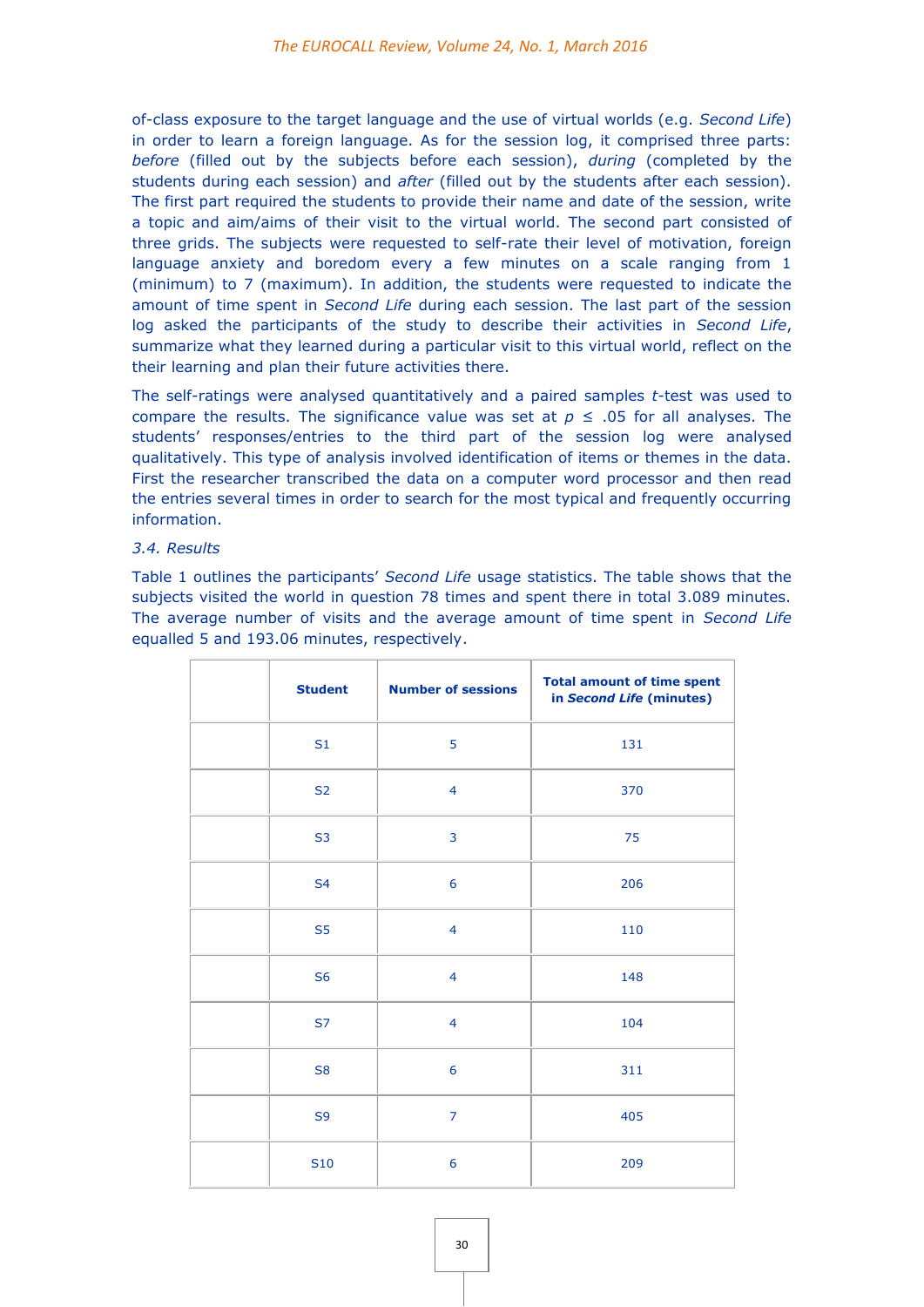|              | <b>S11</b> | $\overline{4}$ | 210   |
|--------------|------------|----------------|-------|
|              | <b>S12</b> | 5              | 135   |
|              | <b>S13</b> | 3              | 75    |
|              | <b>S14</b> | 5              | 145   |
|              | <b>S15</b> | $\overline{4}$ | 165   |
|              | <b>S16</b> | 8              | 290   |
| <b>Total</b> |            | 78             | 3.089 |

Table 1. The students' *Second Life* usage statistics.

# *What is the level of the subjects' motivation to learn English in Second Life as well as their level of foreign language anxiety and their experience of boredom?*

As can be seen from Table 2, the students were quite willing to learn English in *Second Life* (their overall motivation equalled 4.51 or 64.43%); however, they also experienced some boredom (their total experience of boredom amounted to 3.25 or 46.43%). The analysis of the gathered data also demonstrated that the participants in the study were not particularly anxious during their visits to *Second Life* (the overall level of their language anxiety totalled 2.54 or 36.29%). In addition, the values of standard deviation for the declared levels of motivation and boredom were quite small and almost identical (they amounted to 0.97 and 0.96, respectively). This shows that the group as a whole was quite uniform in this respect. It should be noted, however, that the values of standard deviation concerning the declared level of foreign language anxiety were higher than those related to motivation and boredom (a difference of 0.35 and 0.36, respectively), which may indicate some individual variation.

|                         | <b>Mean (Standard deviation)</b> |                |                |
|-------------------------|----------------------------------|----------------|----------------|
| <b>Time points</b>      | <b>Motivation</b>                | <b>Anxiety</b> | <b>Boredom</b> |
| Start of session (SoS)  | 5.28(0.80)                       | 2.60(1.45)     | 3.03(0.97)     |
| Middle of session (MoS) | 4.75(0.96)                       | 2.49(1.13)     | 2.97(0.73)     |
| End of session (EoS)    | 3.49(1.15)                       | 2.54(1.38)     | 3.77(1.18)     |
| <b>Total</b>            | 4.51(0.97)                       | 2.54(1.32)     | 3.25(0.96)     |

Table 2. Mean scores for the level of the students' motivation, the level of foreign language anxiety and boredom.

Such results find support in the data derived from session logs. This is because the analysis revealed that the students regarded their visits and activities performed in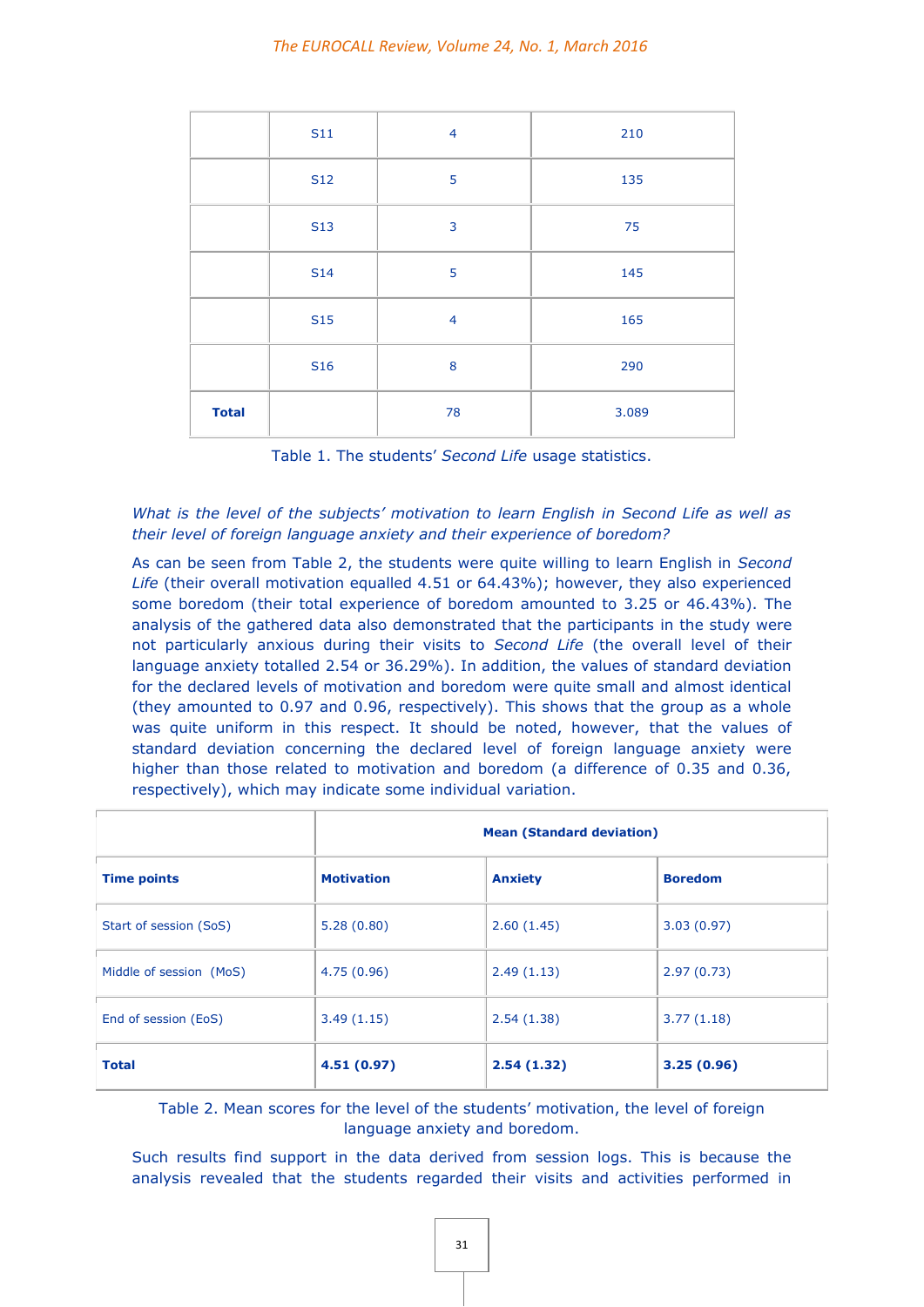*Second Life* as interesting. What is more, they found their visits enjoyable and relaxing. This is visible in the following comments:

- *I had a chance to meet some interesting people, exchange messages, and, what is more, I have proven myself that I can speak with native speakers without any trouble.*
- *My activities were very enjoyable. I've never expected a virtual world to have such a big amount of very well prepared various parties. Those activities were very useful. We have to not only know where we can learn but also where we can relax and have fun.*
- *It's a good way to relax. You can spend some time here when you feel bored. It's a great opportunity to check your skills.*
- *In fact at some point I really had fun. I listened to really good music and met nice people who were eager to talk to me.*
- *It was a very interesting experience because apart from dancing I was also talking, drinking and eating with those people in the club.*

*Do the students' motivation to learn English in Second Life as well as their foreign language anxiety and the experience of boredom change during sessions in Second Life?*

As can be seen from the graphical representation in Figure 1 and the numerical data included in Table 2, which offer the mean scores for the group on sessions in *Second Life*, there were changes in the reported level of motivation to learn English in the world in question as well as in the levels of foreign language anxiety and boredom. It should be noted that the most pronounced to change turned out to be motivation and boredom. As for as motivation is concerned, it was the highest at the beginning of the sessions (SoS) and the lowest at the end of the visits (EoS) with the difference between these time points standing at 1.79 or 25.57%. In addition, a *t*-test which was performed on the data revealed that there were statistically significant differences in the means between SoS and the middle of sessions (MoS)  $(t(15) = 2.652, p = 0.018)$  as well as MoS and EoS ( $t(15) = 4.830$ ,  $p = 0.000$ ) and SoS and EoS ( $t(15) = 5.354$ ,  $p = 0.000$ ). Cohen's *d* reached the level of 0.66, 1.34 and 1.21, respectively, which testifies to large effect sizes. When it comes to the changes in the levels of boredom experienced by the subjects in *Second Life*, they were quite stable from the beginning of sessions to the middle of sessions (the difference in the means equalled 0.06 or 0.86%,  $p > 0.05$ ); however, the degree of boredom increased at the end of the visits to *Second Life* (the difference between MoS and EoS amounted to 0.08 or 11.43%). A *t*-test which was performed on the data revealed that there was a statistically significant difference in the means between MoS and EoS (*t*(15) = -2.332, *p* = 0.034, *d* = 0.73) as well as SoS and EoS ( $t(15) = -2.924$ ,  $p = 0.010$ ,  $d = 0.58$ ). Finally, the levels of foreign language anxiety from the beginning of the sessions to the end of them proved to be the least susceptible to change (the largest difference in the mean scores, although not statistically significant, was observed between SoS and MoS and equalled 0.11 or 1.57%).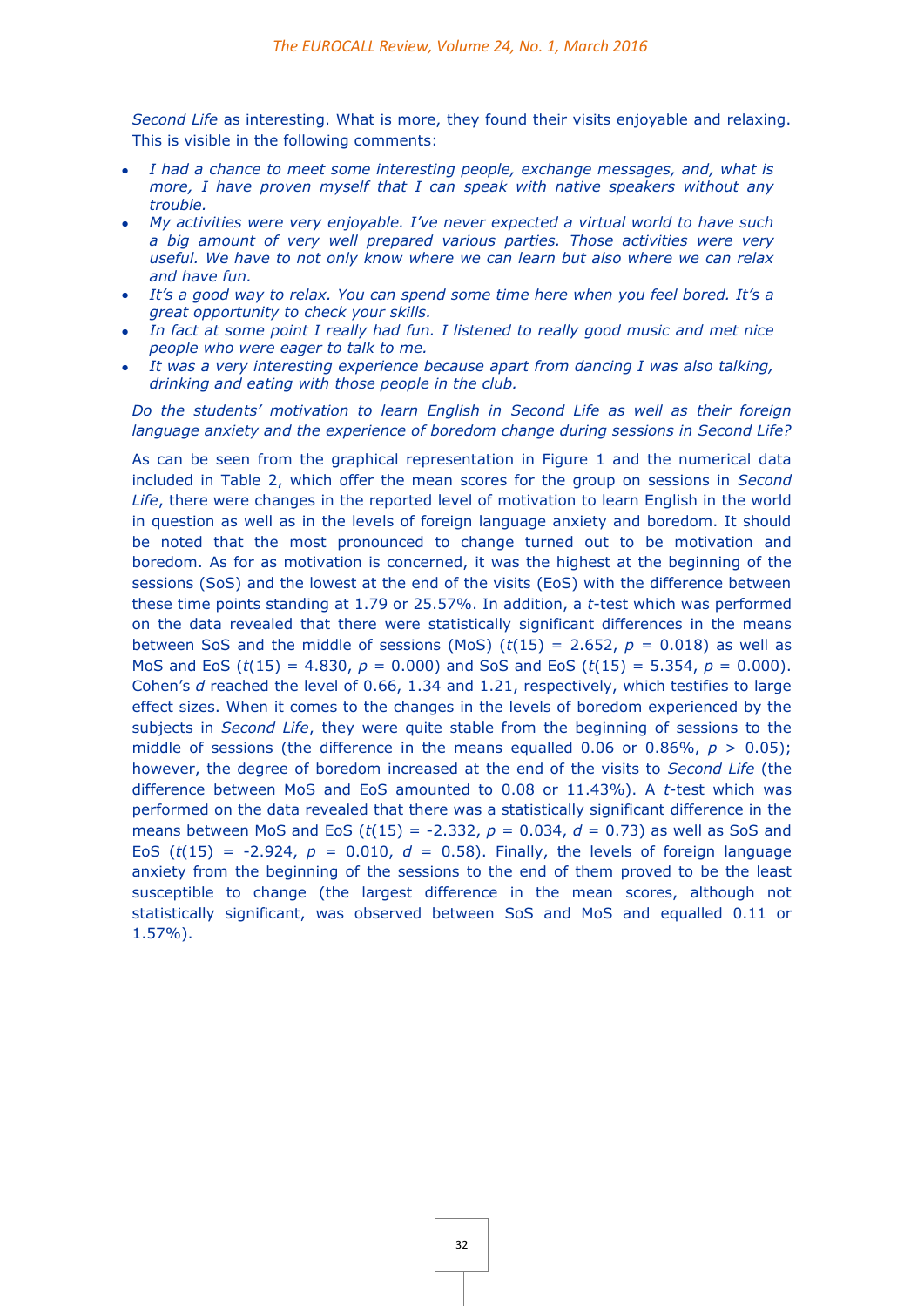

Figure 1. Changes in the students' motivation, foreign language anxiety and boredom.

*If there are changes in the level of the participants' motivation to learn English in Second Life as well as in the levels of the declared foreign language anxiety and the experience of boredom, are there any patterns?*

The analysis of the data demonstrated that the subjects' motivation to learn the English language during their visits to *Second Life* and the experience of boredom showed similar, although contradictory or upturned patterns (i.e. the students' declared levels of motivation and boredom were the highest at the start of sessions and the end of their visits, respectively). It should also be noted that the level of the reported motivation kept decreasing from SoS to EoS while the levels of boredom remained almost unchanged between SoS and MoS. The degree of boredom increased suddenly at the end of the sessions (i.e. on EoS). When it comes to the levels of foreign language anxiety, they remained quite stable throughout the visits (i.e. from SoS to EoS) and turned out to be quite low, with the mean score never exciding 2.60 on a 1-7 scale.

*If there are changes in the level of the students' motivation to learn English in Second*  Life as well as in the levels of their foreign language anxiety and the experience of *boredom, what causes these fluctuations?*

Before moving on to present the remaining research area that the study sought to investigate, it is interesting to note that the students were the most willing to use *Second Life* in order to have conversations in English. They referred to this type of activity in 55 session logs (70.51%). What is more, the participants in the study also liked exploring *Second Life*. They mentioned this activity in 34 session logs (43.59%). It has to be added that the exploration of this virtual world was mostly performed during their initial visits; however, the subjects used it as an additional activity during which they were searching for new places and avatars in order to converse with them. It should also be noted that only a few students explicitly pointed to practicing reading (referred to in 4 logs) and listening (mentioned in 4 logs) skills as well as vocabulary (stated in 6 logs) and learning about English culture (detected in 6 logs).

As indicated earlier in this section and shown in Table 2 and Figure 1, there were changes in the degree of the declared motivation and boredom. The analysis of the data obtained from the session logs revealed that despite the fact that the students were quite willing to use *Second Life* in order to practice English (for example, each student was able to set a goal or goals before entering the virtual world in question as well as to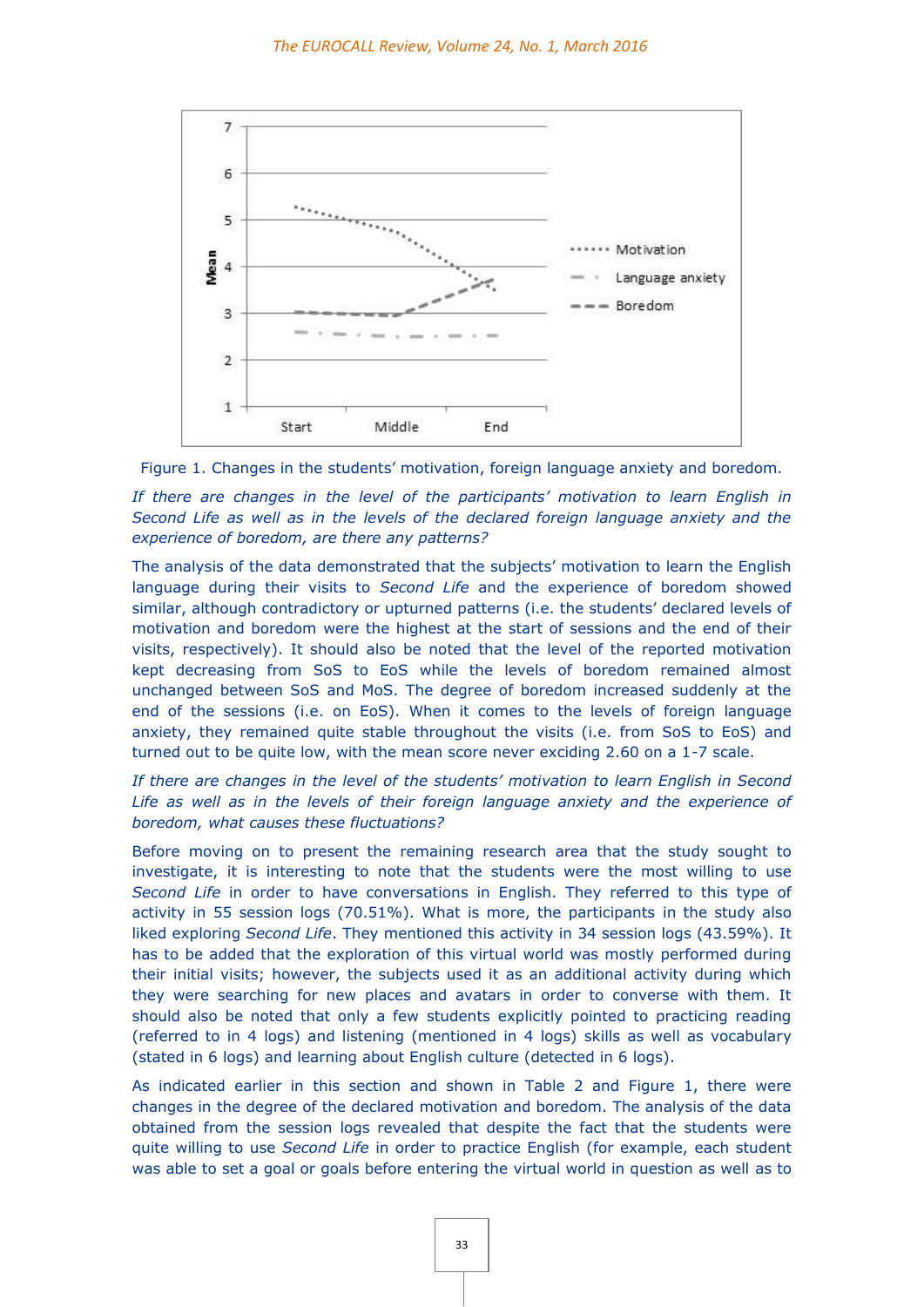choose a topic for a conversation or activities to be conducted there), the students' initial enthusiasm faded during their visits due to the unwillingness to join or continue conversations on the part of some residents of *Second Life*, approaching unfriendly or impolite users, difficulties with understanding the language produced by *Second Life* users or being understood by them, the unexpected termination of conversations and some technical problems experienced by some students (they mostly related to slow Internet connection and hardware requirements). As a consequence, some subjects could find the end of their visits to *Second Life* as disappointing, unsatisfying or simply boring. The following excerpts illustrate these points:

- *I tried to put forward the theme of studying conditions because it's interesting what conditions are there in other countries. Unfortunately, these conversations weren't satisfying even though I was very willing to talk. (…) sometimes people don't want to speak about more serious topics than every day issues.*
- *What really upset me was that people weren't able to answer me. It was obvious for them that there are shops in Second Life and people want to buy something and they think these things are really necessary for them. (…) I didn't get any valuable information.*
- *We were talking about our daily life. Unfortunately I couldn't understand everything what he was talking about.*
- *I've met a person. I wanted to talk with him but he didn't want to talk with me. Finally, I've talked with a man from Chile. It was difficult because he didn't understand my questions.*
- *I've learned that you have to be very careful about who you are talking to. The first person I talked to was rather unpleasant and discouraged me from further talking with other users.*
- *After a few minutes it seemed to me a bit boring.*
- *My visit to Virtlantis was rather an enjoyable experience. My only problem was that at the end of my session I started to have problems with my Internet connection and had to end my visit earlier than I originally planned.*
- *I was bored in places in which there were few users and most of the time I had to walk around and look for people to talk with.*
- *I was bored when successive users didn't want to talk with me (…).*

When it comes to the low level of the declared foreign language anxiety at the start, middle and the end of sessions, the analysis of the gathered data showed that the participants in the study very infrequently made explicit comments concerning the way how anxious they felt during their visits to *Second Life*. Instead, as noted earlier in this section, the subjects perceived *Second Life* and the way they practiced the target language as relaxing and comfortable. Nevertheless, some references to possible causes of tension or nervousness could be detected in the data. For example, some of the students felt anxious about the way their interlocutors behaved or talked to them. The following extracts provide examples of these types of statements:

- *(…) the conversation could have been enjoyable if the user wasn't kind of rude.*
- *(…) people rather are not very friendly, they are aggressive.*
- *Sometimes I have a problem with strange people who ask strong and not proper questions.*

#### **4. Discussion and conclusion**

The results of the study showed that, on the whole, the students declared quite high level of motivation to learn English in *Second Life* and a relatively low level of boredom. What is more, they were not particularly anxious during their visits to the world in question. These findings could be explained by the fact that the participants of the study found *Second Life* to be a valuable and a relaxing place to practice the target language. This is because they often described their experiences and activities as useful, enjoyable, nice, stimulating or comforting. In addition, the outcomes of the study may indicate a beneficial effect of employing the virtual world *Second Life* in learning a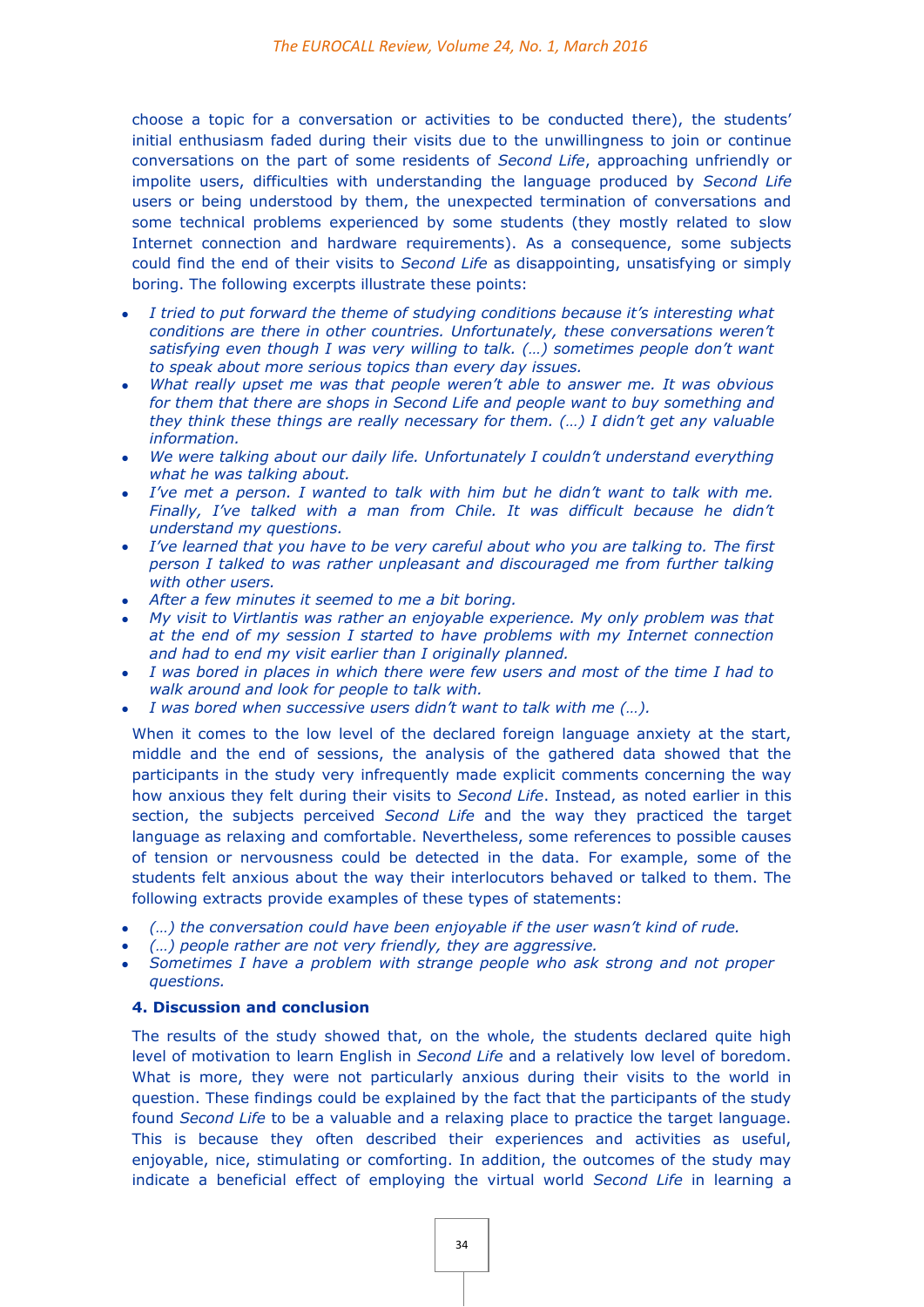foreign language outside of school. It should be noted, however, that these conclusions can only be tentative given the small numbers of participants and the fact that they were novice users of this virtual world.

The findings of the study also revealed that both the reported motivation as well as the experience of boredom fluctuated from the start of sessions to the end of the visits. In contrast, the levels of foreign language anxiety declared by the subjects remained almost unchanged. What is more, some of the changes in the levels of motivation and boredom turned out to be statistically significant. The reported changes in the levels of boredom experienced by the participants in the study during their visits to *Second Life* as well as their pattern somehow mirrored (although invertedly) those related to the levels of declared motivation. This might point to the existence of a relationship between motivation and boredom as well as the way the two constructs complement each other. In a word, the more willing, engaged and interested the students are in performing a language task the less boredom they might experience. As for the reported foreign language anxiety, its low and stable level does not appear to be affected by either motivation or boredom. A plausible explanation of this steady level of the reported anxiety could lie in the very nature of learning the target language in the computer assisted environment. This is because empirical investigations into the use of online learning, virtual worlds in language learning and studies on computer-mediated communication (CMC) indicate that the use of computer technology can reduce levels of language anxiety and produce a stress-free setting for language learners (e.g. Peterson, 2011; Majid, Sharil, Luaran & Nadzri, 2012; Grant, Huang & Pasfield-Neofitou, 2013).

As regards the possible causes of the changes in the levels of motivation and boredom, the high level of motivation and the low level of boredom declared by the students at the beginning of sessions, these could be explained by the subjects' willingness to use *Second Life* as a medium through which they could practice the target language at that time in order to have conversations with the residents of this virtual world, perform language activities or explore the world. In addition to this, the opportunity to choose a topic for conversation or to create a goal of a visit could also have played a part in motivating the students and reducing the feeling of boredom during the performance of a language activity. As for the decrease in the level of the observed motivation and the increase of boredom at the end of sessions, these were found to be related to the reluctance to join or carry on conversations by *Second Life* users, meeting impolite or aggressive users, problems with comprehending the language produced by the residents of *Second Life* as well as difficulties with being understood by them. In addition to this, the students felt less motivated at the end of their visits to *Second Life* due to the sudden end of conversations as well as problems related to computer hardware and slow Internet connection. As a result, some students could find the end of their visits to *Second Life* as disappointing, unsatisfying or simply boring. As for the probable source of anxiety, the subjects' tension and apprehension may be explained by the fact of meeting and talking with aggressive users.

Although the study has provided interesting insights into the changes in motivation, language anxiety and boredom in learning English in *Second Life*, it is not immune from limitations. One weakness concerns the small sample size which reduces generalizability of the findings. Another limitation is related to the design of this study, the data collection instrument and potential flaws it contained. This is because the data were mainly gathered by means of the session log. For example, the tool employed the selfrating procedure in which the participants were asked to indicate their willingness to use *Second Life* in language learning, show the level of language anxiety and boredom. This procedure might have been somehow unnatural for them and thus could have impinged on the ratings. It also has to be added that more research tools should be used (e.g.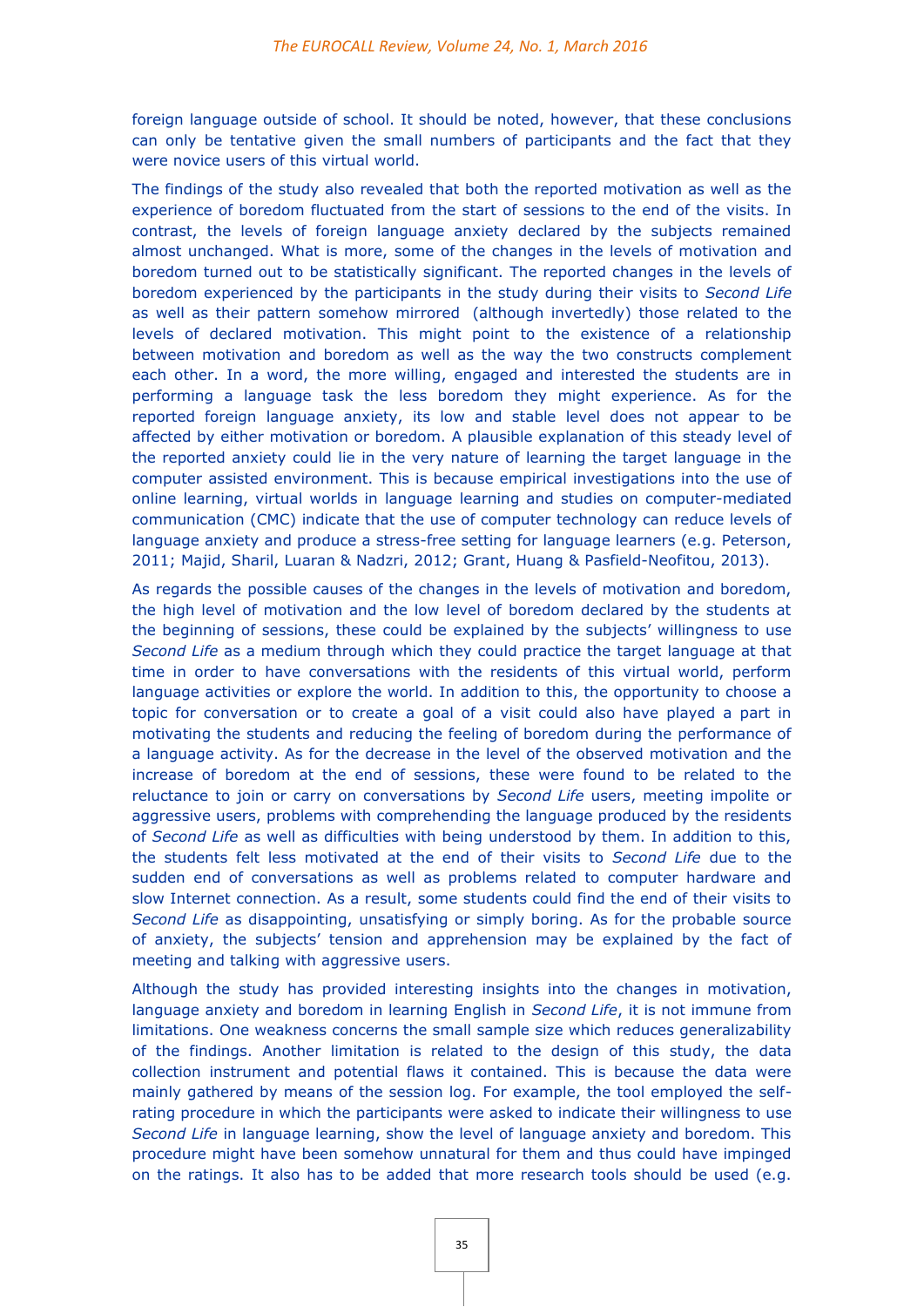interviews with the learners) in order to collect more data that could shed more light on the changes in motivation, language anxiety and boredom. Finally, a novelty factor may have played a role. This is because some of the students may have perceived *Second Life* as something unique which, in turn, may in itself have influenced their selfassessment of motivation, anxiety and boredom.

In the light of those weaknesses just reported, more research is needed in this area which would involve larger samples comprising male and female students as well as groups of younger and older language learners representing different types of school. In addition, future studies should employ a variety of instruments of data collection (e.g. group or individual interviews) and combine quantitative and qualitative procedures in analysing gathered data.

Despite the limitations of the study reported above it is still possible to offer some pedagogical implications. One of them relates to the fact that teachers should encourage their students to use *Second Life* (or any other virtual world) in order to practice their language skills outside of school, or, if possible, during foreign language classes. This is because, as the results of the present study demonstrated, the subjects' level of motivation and the experience of boredom were, on the whole, quite high and relatively low, respectively. Another tentative pedagogical implication emerges on the basis of the analysis of the results of the study related to the changes in the levels of motivation, language anxiety and boredom. Taking the causes of the decrease in motivation and the increase in the experience of boredom enumerated in the previous section into account, teachers should, for example, set up a website, write a blog or conduct short discussions during regular classes devoted to problems students may experience in virtual worlds, create a variety of language tasks or provide students with links to various websites that offer ideas for language activities. In addition to this, a social networking portal (e.g. Facebook) "can function as a Web2 scaffolding for virtual world language learning community of practice" (Sobkowiak, 2015) so as to allow students to exchange their ideas related to language learning in virtual worlds, suggest interesting places to visit in order to practice language skills and tips for solving different problems users can encounter while being there. Finally, students as well as teachers should also know how to deal with aggressive and spiteful behaviour, or grieving. For example, Sobkowiak (2012: 44) suggests persuading the griever to behave sensibly or ignoring him/her.

#### **References**

Alpert, R., and Haber, R. (1960). Anxiety in academic achievement situations. *Journal of Abnormal and Social Psychology*, 61: 207-215.

Beerman, C. and Cronjäger, H. (2011). Die Rolle der Fachwerteschätzung für Freude, Langeweile und Angst im Fach Französisch: Eine mehrebenenanalytische Längsschnittstudie über die Sekundarstufe I unter Verwendung von Piecewise Growth Modellen. *Zeitschrift für Interkulturellen Fremdsprachenunterricht*, *16*(2): 18-34.

Balcikanli, C. (2012). Language learning in Second Life: American and Turkish students' experiences. *Turkish Online Journal of Distance Education-TOJDE*, *13*(2): 131-146.

Buksik, D. (2009). Nuda, apocomia, pustka - choroby dotykająca współczesnego człowieka czy nerwica noogenna w ujęciu V. E. Frankla. *Studia Psychologica 9:* 191-199.

Chapman, K. E. (2013). *Boredom in the German foreign language classroom.* The University of Wisconsin-Madison, unpublished PhD.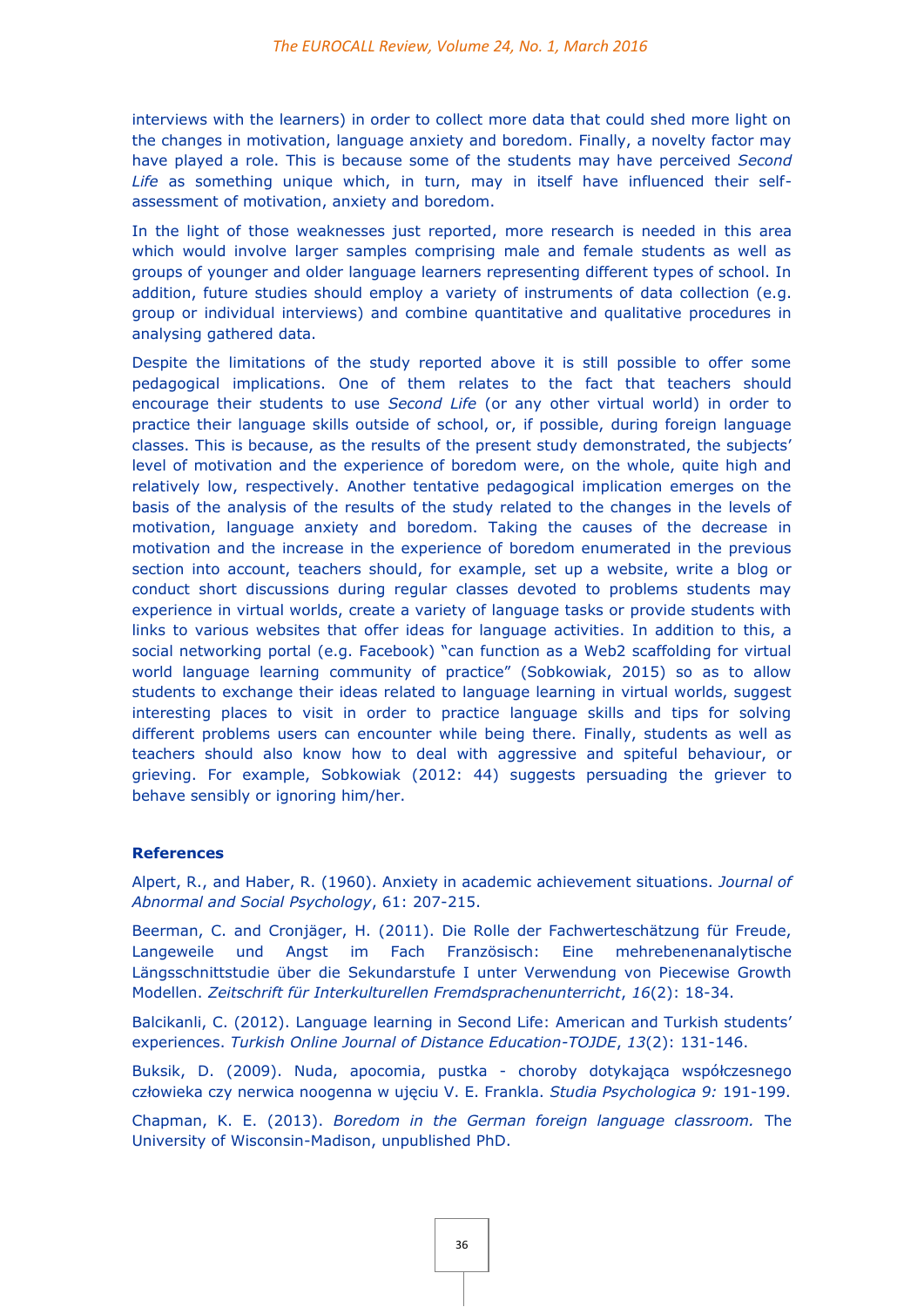Clément, R. (1980). Ethnicity, contact, and communicative competence in a second language. In Giles, H., Robinson, W. P. & Smiths, P. M. (Eds.), *Language: Social psychological perspectives*. Oxford: Pergamon.

Deci, E. L. and Ryan, R. M. (1985). *Intrinsic motivation and self-determination in human behavior*. New York: Plenum.

de Freitas, S. (2008). *Serious virtual worlds: a scoping study*. Bristol: Joint Information Systems Committee.

Deutschmann, M., Panichi, L. & Molka-Danielsen, J. (2009). Designing oral participation in Second Life - a comparative study of two language proficiency courses. *ReCALL*, *21*(2): 206-226.

Dörnyei, Z. (2000). Motivation in action: towards a process-oriented conceptualization of student motivation. *British Journal of Educational Psychology*, *70:* 519-538.

Dörnyei, Z. (2005). *The psychology of the language learner: individual differences in second language acquisition*. Mahwah, NJ: Lawrence Erlbaum.

Dörnyei, Z. and Ottó, I. (1998). Motivation in action: a process model of motivation. *Working Papers in Applied Linguistics*, *4:* 43-69.

Dörnyei, Z. Skehan, P. (2003). Individual differences in second language learning. In Doughty, C. J. and Long, M. H. (Eds.), *The handbook of second language acquisition*. Oxford: Blackwell.

Ellis, R. (2008). *The study of second language acquisition*. Oxford: Oxford University Press.

Gardner, R. C. (1985). *Social psychology and second language learning: the role of attitudes and motivation*. London: Edward Arnold.

Götz, T., Frenzel, A. C. & Haag, L. (2006). Ursachen von Langweile im Unterricht. *Empirische Pädagogik*, *20:* 113-134.

Grant, S., Huang, H. & Pasfield-Neofitou, S. (2013). Language learning in virtual worlds: the role of foreign language and technical anxiety. *Journal of Virtual Worlds Research*, *6*(1): 1-9.

Gurycka, A. (1977). *Przeciw nudzie: o aktywności*. Warszawa: Nasza Księgarnia.

Ho, C. M. L., Rappa, N. A. & Chee, Y. S. (2009). Designing and implementing virtual enactive role-play and structured argumentations: promises and pitfalls. *Computer Assisted Language Learning*, *22*(5): 381-408.

Horwitz, E. K., Horwitz, M. B. & Cope, J. (1986). Foreign language classroom anxiety. *The Modern Language Journal*, *70*(2): 125-132.

Kanevsky, L. and Keighley, T. (2003). To produce or not to produce? Understanding boredom and the honor in underachievement. *Roeper Review*, *26*(1): 20-28.

Kleinginna, P. R. and Kleinginna, A. M. (1981). A categorized list of emotion definitions, with suggestions for a consensual definition. *Motivation and Emotion*, 5(4): 345-379.

Kruk, M. (2013). Virtual worlds, Internet resources, motivation: the results of a research project. In Salski, Ł. and Szubko-Sitarek, W. (Eds.), *Perspectives on foreign language learning*. Łódź: Wydawnictwo Uniwersytetu Łódzkiego.

Kruk, M. (2015). Willingness to communicate in English in Active Worlds. In Turula, A. and Chojnacka, M. (Eds.), *CALL for bridges between school and academia.* Frankfurt am Main: Peter Lang Edition.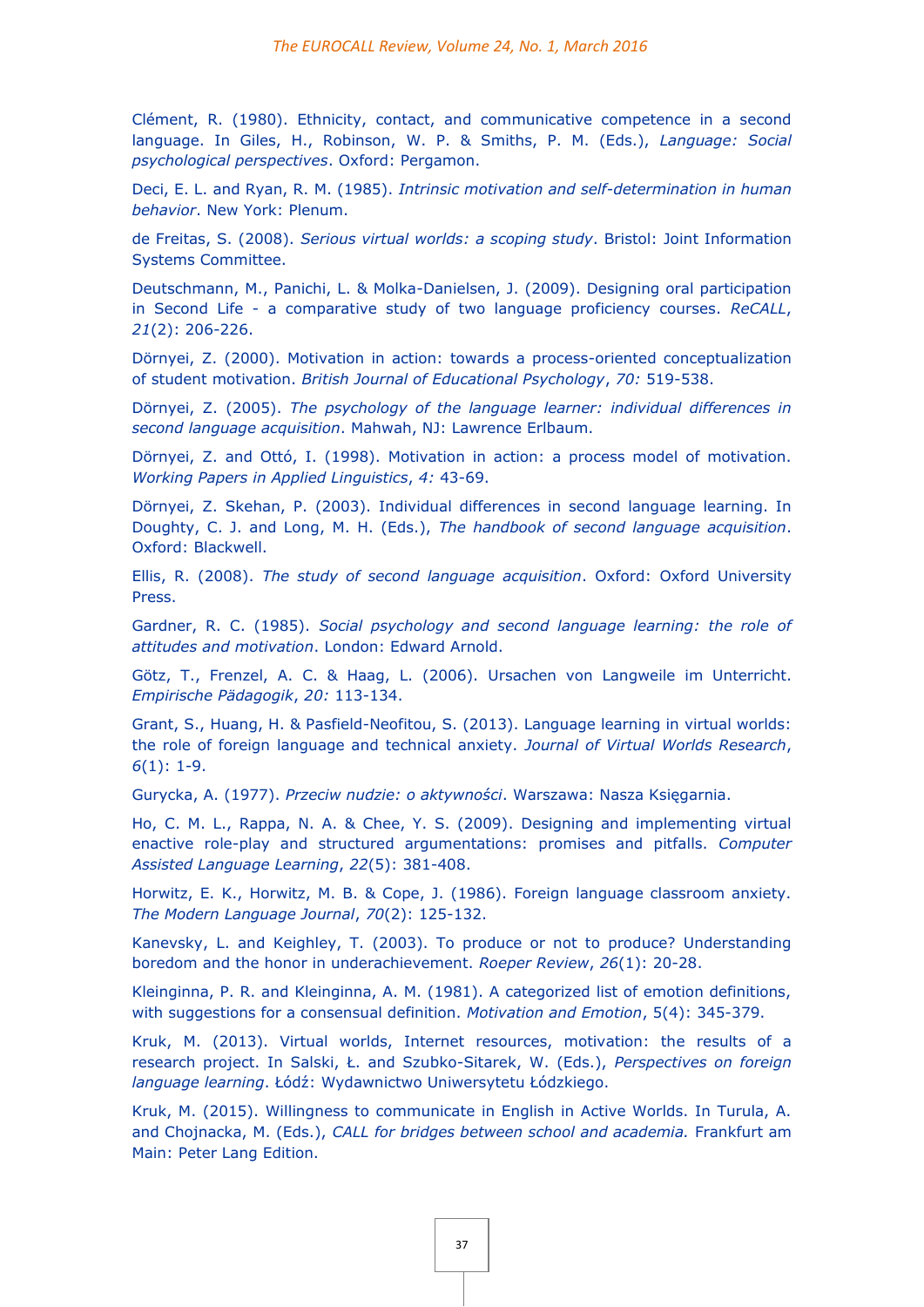Larsen-Freeman, D. and Cameron, L. (2008). *Complex systems and applied linguistics*. Oxford: Oxford University Press.

Majid, F. A., Elia, W., M., Sharil, H, Luaran, J. E. & Nadzri, F. A. (2012). A study on the on-line language learning anxiety among adult learners. *International Journal of e-Education, e-Business, e-Management and e-Learning*, *2*(3): 187-192.

MacIntyre, P. D. (1995). How does anxiety affect second language learning? A reply to Sparks and Ganschow. *Modern Language Journal*, 79(1): 90-99.

MacIntyre, P. D. and Gardner, R. C. (1994). The effects of induced anxiety on three stages of cognitive processing in computerized vocabulary learning. *Studies in Second Language Acquisition*, *16:* 1-17.

Mikulas, W. L. and Vodanovich, S. J. (1993). The essence of boredom. *Psychological Record*, *43:* 3-12.

Ortega, L. (2009). *Understanding second language acquisition*. London: Hodder Education.

Preckel, F., Götz, T. & Frenzel, A. (2010). Ability grouping of gifted students: effects on academic self-concept and boredom. *British Journal of Educational Psychology*, *80*(3): 451-472.

Peterson, M. (2010). Learner participation patterns and strategy use in Second Life: an exploratory case study. *ReCALL*, *22*(3): 273-292.

Peterson, M. (2011). Towards a research agenda for the use of three-dimensional virtual worlds in language learning. *CALICO Journal*, *29*(1): 67-80.

Peterson, M. (2006). Learner interaction management in an avatar and chat-based virtual world. *Computer Assisted Language Learning*, *19*(1): 79-103.

Robbins, S. (2007). A futurist' view of Second Life education: a developing taxonomy of digital spaces. In Livingstone, D. and Kemp, J. (Eds.), *Proceedings of the Second Life education workshop*. Chicago: IL.

Scherer, K. R. (2000). Emotions as episodes of subsystems synchronization driven by nonlinear appraisal processes. In Lewis, M. L. and Granic, I. (Eds.), *Emotion, development, and self-organization*. Cambridge: Cambridge University Press.

Sobkowiak W. (2015). Virtlantis, Facebook and Second Life: web2 scaffolding for virtual world language learning community of practice. In Tutula, A. and Mikołajewska, B. (Eds.), *Insights into technology enhanced language pedagogy*. Frankfurt: Peter Lang Verlag.

Sobkowiak W. (2012). *Five years in Second Life, or: phonetically augmented virtuality in Second Life English as a foreign language*. On-line: Scribd. [http://www.scribd.com/doc/108718699/Paving-EFL-in-SL.](http://www.scribd.com/doc/108718699/Paving-EFL-in-SL)

Scovel, T. (1978). The effect of affect on foreign language learning: a review of the anxiety research. *Language Learning*, *28:* 129-142.

Smart, J., C. J. and Paffendorf, J. (2007). *Metaverse Roadmap 2007: pathways to the 3D Web*. A Cross-industry Public Foresight Project.

[http://metaverseroadmap.org/MetaverseRoadmapOverview.pdf.](http://metaverseroadmap.org/MetaverseRoadmapOverview.pdf)

Spielberger, C. D. (1983). *Manual for the state-trait anxiety inventory*. Palo Alto, California: Consulting Psychological Press.

Tallon, M. (2011). Heritage speakers of Spanish and foreign language anxiety: a pilot study. *Texas Papers in Foreign Language Education*, *15*(1): 70-87.